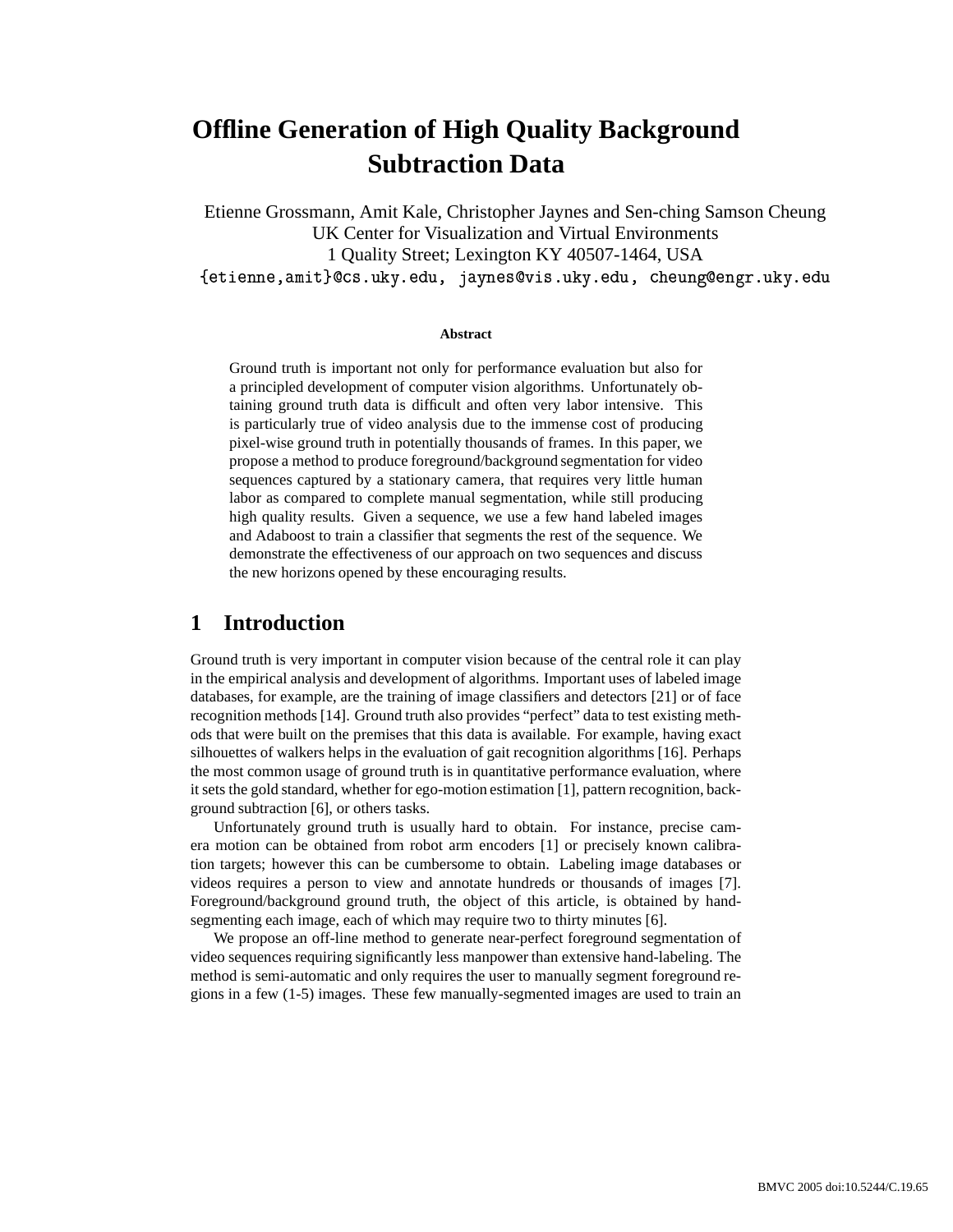automatic classifier that will then segment the whole sequence. The automatic classifier, based on Adaboost [20], combines the output of many "weak classifiers" to classify the training data with arbitrary precision. In our case, the weak classifiers are ordinary image and video filters. Our method requires a single parameter to be set viz. the desired classification error of Adaboost on the training dataset or the total number of training steps. In short, we use supervised learning and image processing tools to complete the labeling work started by the user.

Recently there has been an upsurge in the use of supervised learning methods in computer vision. The main reason is that supervised learning methods e.g. Adaboost, decision trees, and neural networks combine simple decision rules (weak classifiers, stumps, neurons) to obtain classifiers that outperform ad-hoc methods [23]. Moreover the latter require more field-specific knowledge from the designer. Examples of recent uses of supervised learning approaches in computer vision include novel view generation [9, 8], face or pedestrian detection [23, 24].

The reader should note that, while these approaches solve existing computer vision problems, our method serves to alleviate the human effort required for accurate foreground segmentation. In this respect our work is related to that of Agarwala et al.[2] where a human user interactively uses curve tracking tools to produce rotoscope sequences, saving a huge amount of labor with respect to prior methods.

Our contribution, then, will be apparent in the ease of ground truth production for domains that typically require significant effort and will, hopefully, lead to more complete and commonplace use of ground-truth both in the development and analysis of vision algorithms.

### **1.1 Applications**

A straightforward method for obtaining high quality foreground/backgroundclassification has several direct benefits related to algorithm analysis. In addition, the methodology described here suggests potential directions for new background modeling algorithms.

**Performance Evaluation in other fields** Recently there has been a significant effort dedicated at comparing gait recognition performance [16] on a dataset collected at the University of South Florida. Most gait recognition algorithms rely on background subtraction to compute the binarized silhouette of the person from which different gait features such as width of the outer contour of the silhouette [12] or moment features [13] are extracted. These features can be affected differently based on the quality of the foreground segmentation. In order to assess the absolute goodness of a gait recognition algorithm independently of the specific background subtraction method used, it is important to extract the binarized silhouettes as accurately as possible.

**Performance Evaluation in Background Subtraction** Very few quantitative evaluations are published in background subtraction. Exceptions include Migdal and Grimson [15], Erdem et al. [6] and Black et al [3]. This is the case despite an increased awareness about the importance of performance evaluation in background subtraction, as exemplified by the dedicated PETS workshop series.

The output of our method can be used directly to bracket the error of a background segmentation method: calling the true segmentation  $Y_{True}$ , the output of our method  $Y_{Boost}$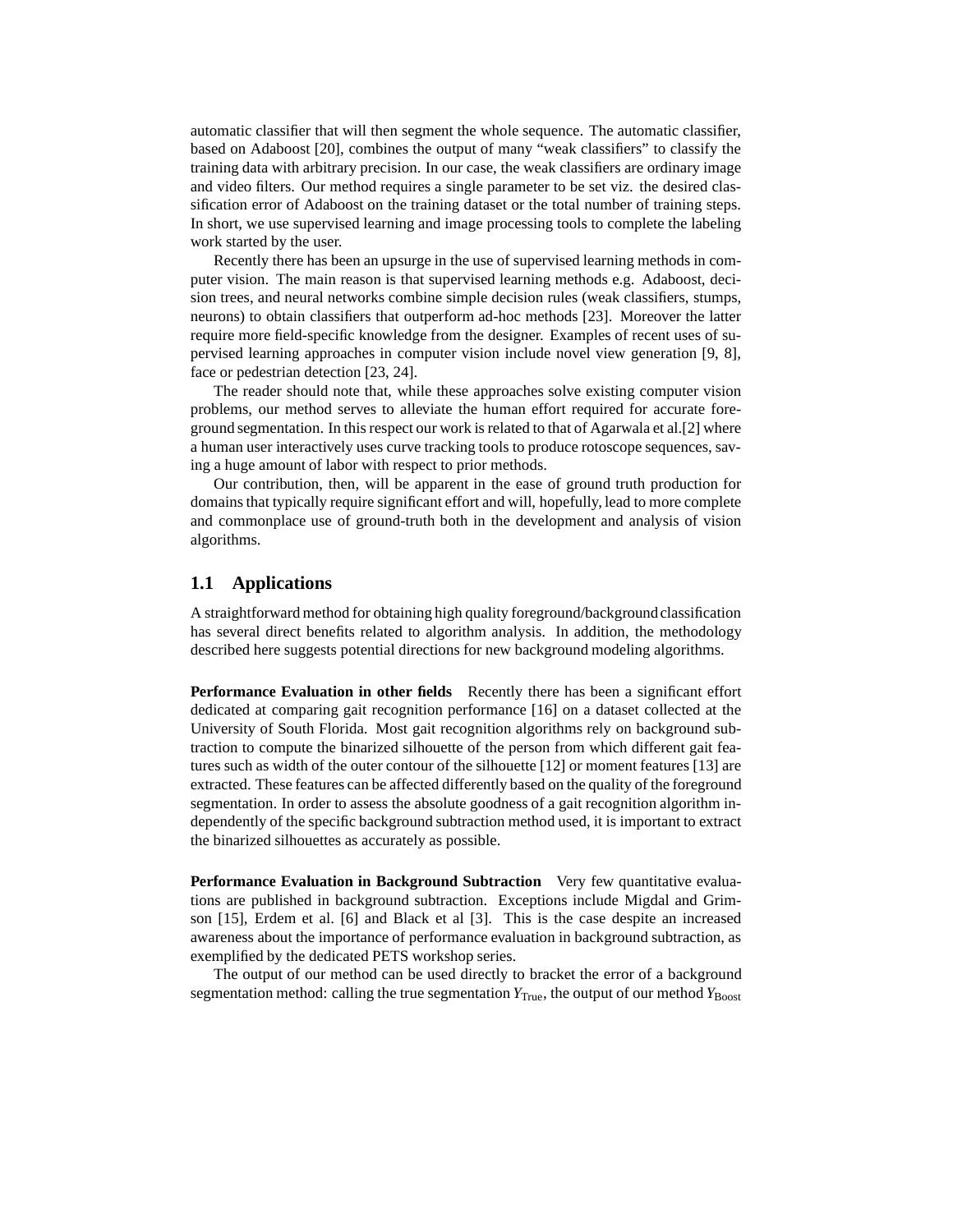and that of the tested method *Y*, one has:

 $E(Y, Y_{\text{Boost}}) - E(Y_{\text{True}}, Y_{\text{Boost}}) \leq E(Y_{\text{True}}, Y) \leq E(Y, Y_{\text{Boost}}) + E(Y_{\text{True}}, Y_{\text{Boost}})$ 

where the error measure *E* can be the proportion of misclassified pixels or any other distance measure that verifies the triangular inequality. In these inequalities,  $E(Y, Y_{\text{Boost}})$ is computed directly from  $Y_{\text{Boost}}$  and *Y*, while  $E(Y_{\text{True}}, Y_{\text{Boost}})$  has been estimated from the small amount of available hand-segmented data that was used by our method.The bracketing above may be preferred to an estimate of  $E(Y_{True}, Y)$  obtained from the small amount of available hand-segmented data, because it measures the performance over the whole sequence rather than over only a few frames.

This bracketing is only useful, of course, as long as  $E(Y_{True}, Y_{Boost})$  is much smaller than  $E(Y_{True}, Y)$ , which is seen empirically to be the case in section 3. This approach to performance evaluation is only valid as long as BGS methods do not reach errors as low as those of our semi-automatic method, which is currently the case. Our endeavor is that this situation lasts as *little* as possible and that our method contributes to the development of high-performance BGS methods.

**Development of new background subtraction methods** It has not been possible to treat background subtraction as a supervised learning problem until now because training data was not available.<sup>1</sup> The method we present in this paper allows to produce high quality foreground segmentation that can be used by supervised learning methods that are able to cope with a few fractions of percent of error [19].

Finally, our work gives some insight into the background segmentation problem. The composition of the boosted classifiers suggests an answer to the question: "what are the useful features in background subtraction in a particular sequence?"

# **2 Methodology**

Having introduced the principle of labeling, learning and validation rounds, we detail how Adaboost is used to learn a classifier.

### **2.1 Supervised learning with Adaboost**

We use Adaboost [10, 20] for many reasons, one of them being that it has been studied extensively [18, 20, 11, 17] and has been observed to generalize well. Moreover, it requires a single parameter to be set, the number of training rounds *T*.

The training process in Adaboost results in a classifier

$$
H(X) = \operatorname{Sign}\left(\sum_{t=1}^{T} \alpha_t h_t(X)\right) \in \{-1, 1\},\tag{1}
$$

where  $X \in \mathcal{X}$  is the observed data used in classification,  $h_t: \mathcal{X} \longrightarrow [-1,1]$  is a "weak classifier" belonging to a class of functions  $\mathcal{H}$  and  $\alpha_t \in \mathbb{R}$  is a weighing coefficient. *G* returns +1 to indicate foreground and −1 to indicate background.

<sup>&</sup>lt;sup>1</sup>We are only aware of a single well-known video sequence for which hundreds of frames have been handlabeled, the 'hall-monitor' sequence [6]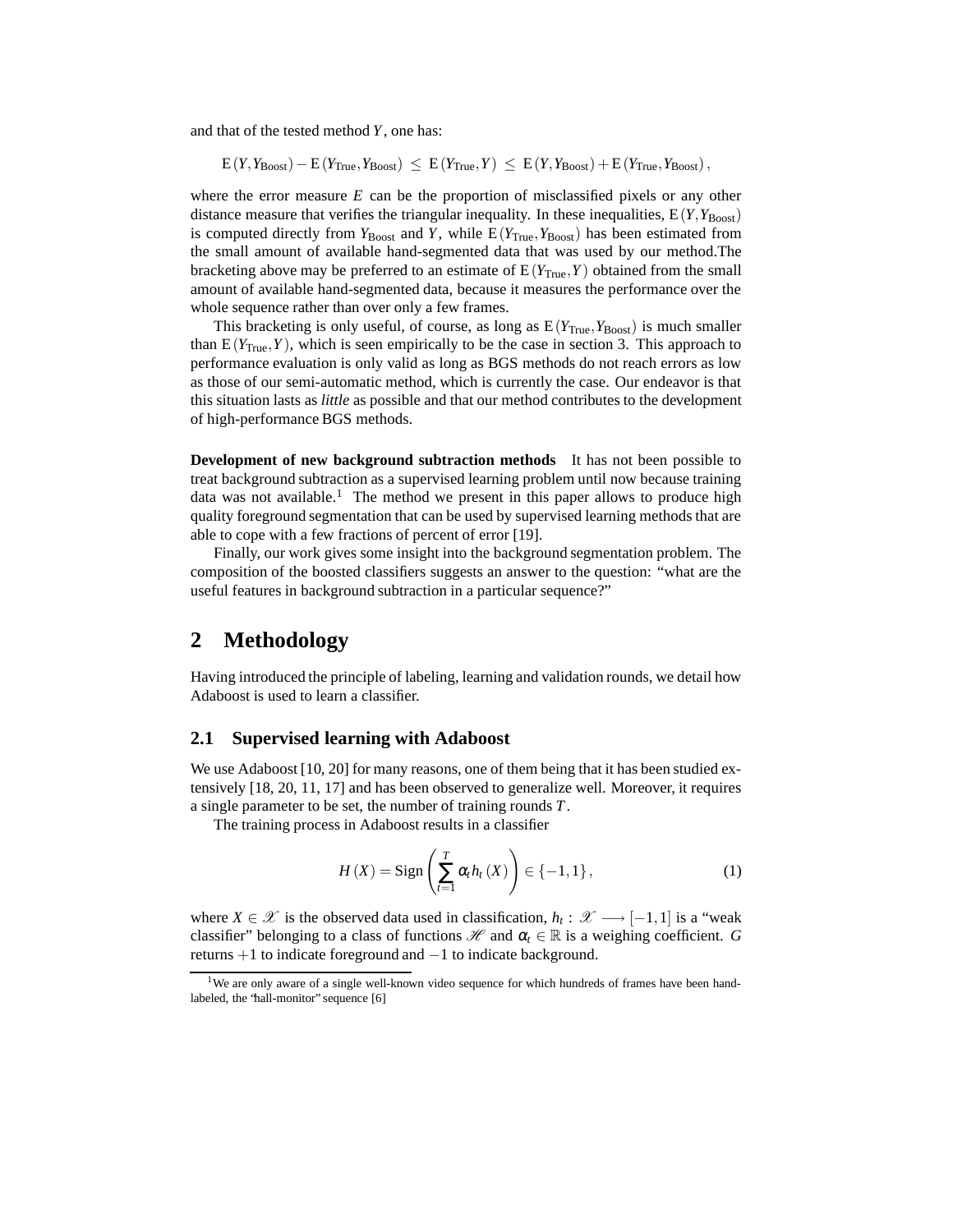Adaboost requires that the weak classifiers perform "better than guessing." Mathematically, this means that there exists a positive  $\varepsilon$  (which does not need to be known), such that, given a sample of data  $(X_1, y_1),..., (X_N, y_N)$ , where  $y_n \in \{-1, 1\}$  represents the class (background and foreground, in our case) of input  $X_n$ , and given positive weights  $D(1),...,D(N)$  that sum to one, there exists a classifier  $h \in \mathcal{H}$  such that its error

$$
\sum_{n=1}^N D(n) \left[ h(X_n) y_n < 0 \right]
$$

is less than  $1/2 - \varepsilon$ , where  $[[h(X_n)y_n < 0]]$  is 1 (resp. 0) if  $h(X_n)y_n$  is negative or not, i.e if *h* wrongly (resp. correctly) predicts the class of  $X_n$ . If this assumption holds, then the classifier (1) built by Adaboost will have an error on the training data that decreases exponentially with *T*.

The input *X* may e.g. be the RGB values and location of a pixel, and may also include information on its spatial and temporal neighborhood. At most, *X* could include, beyond the pixel location  $(x, y)$  and RGB value, the whole image and perhaps the whole sequence too. What the set  $\mathscr X$  is exactly is not important here because Adaboost only "sees" the values  $h(X)$ , for  $h \in \mathcal{H}$ , and not *X* itself.

The weak classifiers  $h_t$  and weights  $\alpha_t$  in Equation (1) are determined by the Adaboost rule at the  $t^{\text{th}}$  training step. The training data consists of examples  $(X_1, y_1), ..., (X_N, y_N)$ . At each training step, Adaboost chooses the classifiers  $h_t \in \mathcal{H}$  and weights  $\alpha_t \in \mathbb{R}$  that minimize a criterion related to the error. In the present work, we use the criterion used in [20, Sec. 4].

### **2.2 Image filters as weak classifiers**

We now detail how image filters, i.e. image processing operations, can be used as weak classifiers suitable for Adaboost. Assume we have image filters  $f_1, \ldots, f_M$  (listed below) that produce, for a given pixel location and value  $X \in \mathcal{X}$ , a value  $f_m(X) \in \mathbb{R}^2$ . Then, for every  $m \in \{1, ..., M\}$  and every threshold  $\tau \in \mathbb{R}$ , we define the weak classifier

$$
h^{m,\tau}(X) = \text{Sigmoid}(f_m(X) - \tau). \tag{2}
$$

The set of weak classifiers is:  $\mathcal{H} = \{h^{m,\tau} \mid 1 \le m \le M, \tau \in \mathbb{R}\}$ . We may now detail the filters that are used in our experiments.

#### **2.2.1 Spatial Correlation filter**

Classification with these filters is based on spatial correlation of different sized neighborhoods of the input images with a mean background-only image obtained from the beginning of the sequence. The correlation for each pixel in the output image is computed as:

$$
f_m^{\text{Corr}}(X) = \text{Corr}\left(B\left(N_m, X\right), T\left(N_m, X\right)\right),\tag{3}
$$

where  $B(N_m, X)$  (resp.  $T(N_m, X)$ ) is a neighborhood of width  $N_m$  around X in the input (resp. mean background) image. The correlation will be low in foreground regions and high in background regions. We used nine different neighborhood sizes  $N_m \in \{3, 5, 7,$ 9, 11, 15, 21, 27, 33}, leading to varying levels of smoothing in the correlation image outputs.

 $^{2}$ or {1, ..., 255}.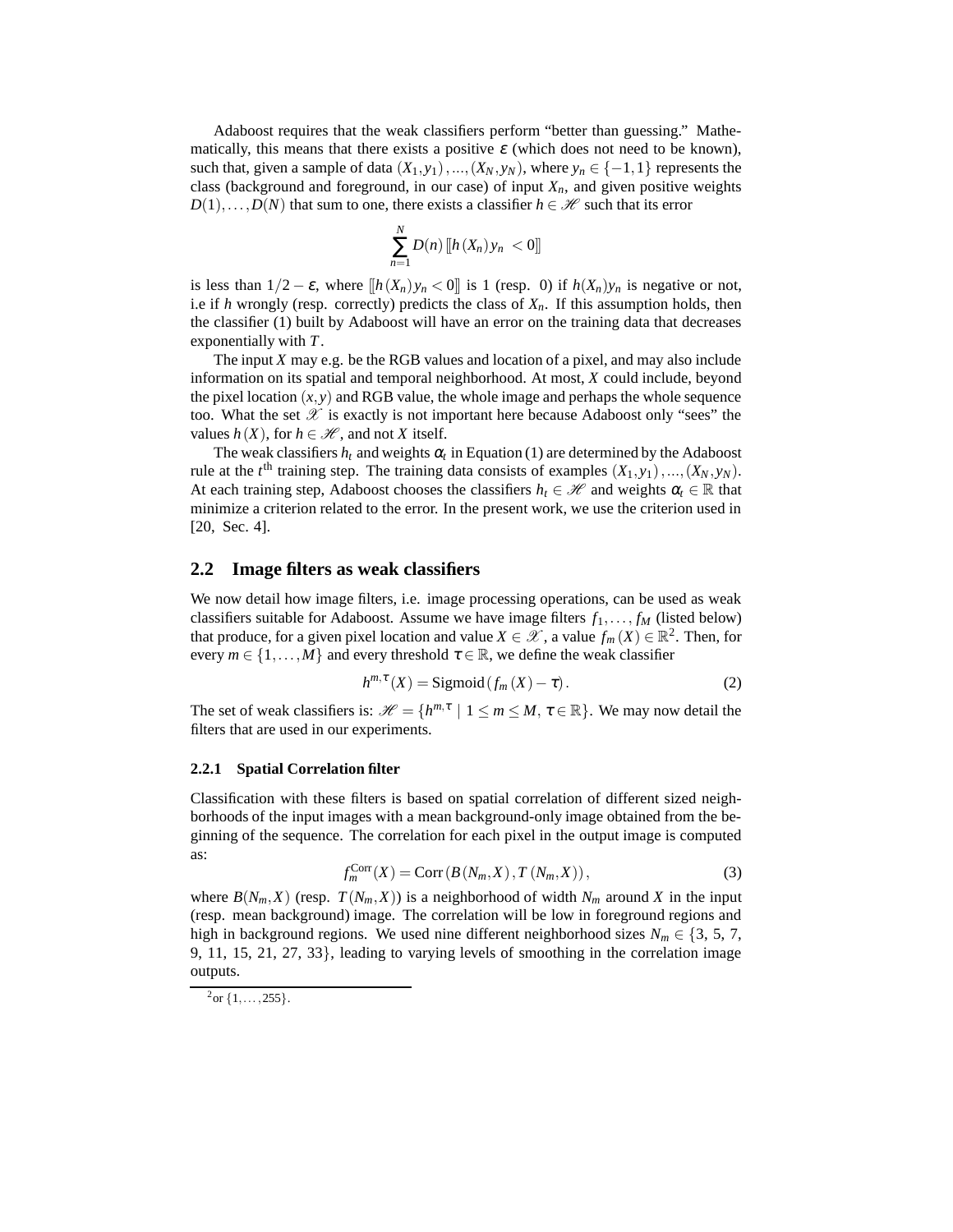#### **2.2.2 Spatio-temporal Filters**

In these filters, image pixels are classified based on spatio-temporal consistency in successive images. The output image is generated as follows: the current frame *t* is spatially smoothed by a binomial filter of width  $\sigma$ , resulting in values  $\hat{X}^{\sigma}_{t}$ . These values are timesmoothed using a first order AR filter: $\hat{X}^{\sigma,\lambda}_t = \lambda \hat{X}^{\sigma}_t + (1-\lambda)\hat{X}^{\sigma}_{t-1}$ . Finally the image filter is

$$
f_m^{ST}(X_t) = |\hat{X}_t^{\sigma,\lambda} - \hat{X}_{t-1}^{\sigma,\lambda}|
$$
\n(4)

We use 16 filters, corresponding to  $\sigma \in \{0, 2, 4, 16\}$  and  $\lambda \in \{0, 1/2, 4/5, 16/17\}$ 

### **2.2.3 Pixel-wise probabilistic filters**

Classification with these filters is based on the probability of the current RGB (or HSV or Laplacian of Gaussian (LOG)) value *X* at a given pixel to belong to the background, assuming a kernel probability model:

$$
f_m^{\text{Kernel}}(X) = \sum_{i=1}^{P} \Pi_{j=1}^{d} \frac{1}{\sqrt{2\pi} \sigma_{m,j}} e^{-\left(X_j - Z_{i,j}\right)^2 / 2\sigma_{m,j}^2},\tag{5}
$$

where  $Z_1, \ldots, Z_P$  are  $d = 3$ -dimensional vectors of RGB (or HSV or LOG) background values observed in the first *P* frames of the sequence, which are supposed to be backgroundonly. The parameter  $\sigma_{m,j}$  for each pixel is allowed to take 10 different values around the value suggested in in Elgammal et al [5]. We thus have  $10 \times 3 = 30$  different pixel-wise probabilistic filters at our disposition.

#### **2.2.4 Morphological operators**

Morphological operators are applied at each training step  $t \in \{2, \ldots, T\}$  to the current output of the unthresholded classifier,

$$
H_{t}(X_{n})=\sum_{s=1}^{t-1}\alpha_{s}h_{s}(X_{n}),\; n\in\{1,\ldots,N\}\,.
$$

We use grey-level operators of erosion, dilation, opening and closing, with radii of 1, 2, 3 and 4 pixels, which result in grey-level images. There are thus 16 morphological operators at our disposition.

Note that using morphological operators in this fashion changes theoretically the boosting framework, since the set of weak classifiers varies during boosting. Our preliminary study tends to show that this change has no adverse consequence in theory and that it may be useful in practice.

Altogether, there are  $(9+16+30+16=)$  71 image filters available and each one yields a family of weak classifiers indexed by the threshold  $\tau$  in Equation (2).

# **3 Experiments**

Having detailed our methodology, we now show its results on two sequences. Our implementation runs under Octave [4] and Matlab.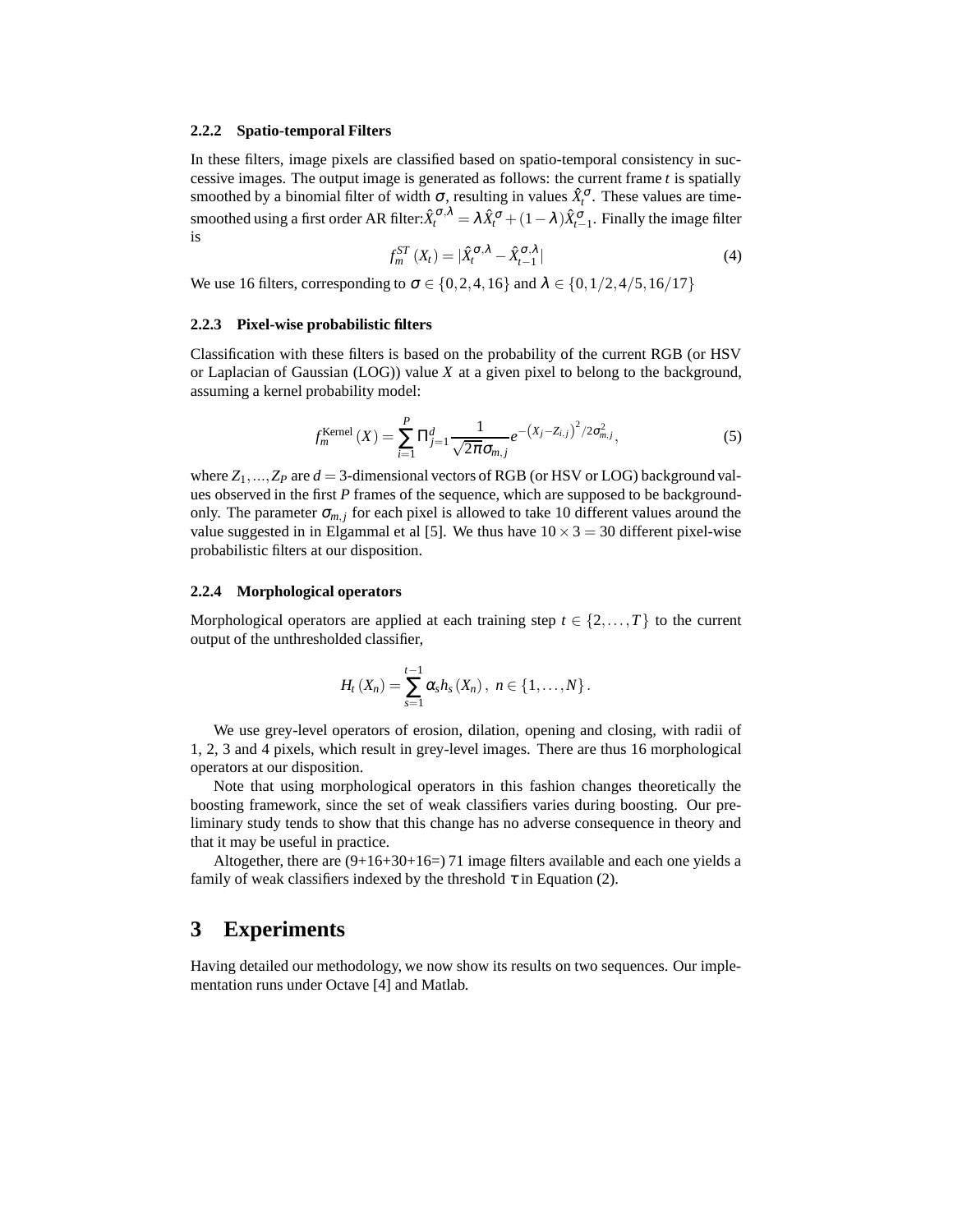

Figure 1: **Row 1:** "Hall-monitor" images 70, 100, 190 and 220. **Row 2:** ground-truth. **Row 3:** Output of boosted classifier. Image 220 (circled) was used for training, the others for validation. White and yellow (light gray) are correctly classified background and foreground while red (dark gray) and green (gray) are misclassified foreground and background.**Row 4:** Output of the method of Elgammal et al [5].

**Hall-monitor** The first dataset used was the well-known 300-image "hall-monitor" sequence, shown in the top row of Figure 1. Prof. Erdem [6] provided hand-labeled groundtruth for the left sides of images 32-240 while the right side of images 70, 100, 130, 160, 190 and 220 were hand-labeled by the authors (second row of Figure 1). These images constitute the ground-truth for training and validation.

The third row of this figure shows the results of our method after 100 boosting steps, trained using only image 220. In white and yellow (light gray) are correctly classified background and foreground pixels, respectively, while red (dark gray) and green (gray) denote false positives and negatives. During training, the error on the training data decreased from 0.75% to 0.34%. Table 1 shows the contribution of each type of weak classifier in the boosted classifier. Note that the correlation filters are not used at all. The validation errors (computed on the five other images) are 11.4% (false negatives), 0.43% (false positives) and 0.81% (overall). The false negative rate is the ratio of the number of pixels wrongly classified as negative to the number of true positives, the false positive rate is the ratio of number of pixels wrongly classified as positive to the number of true negatives and the overall error is the fraction of misclassified pixels.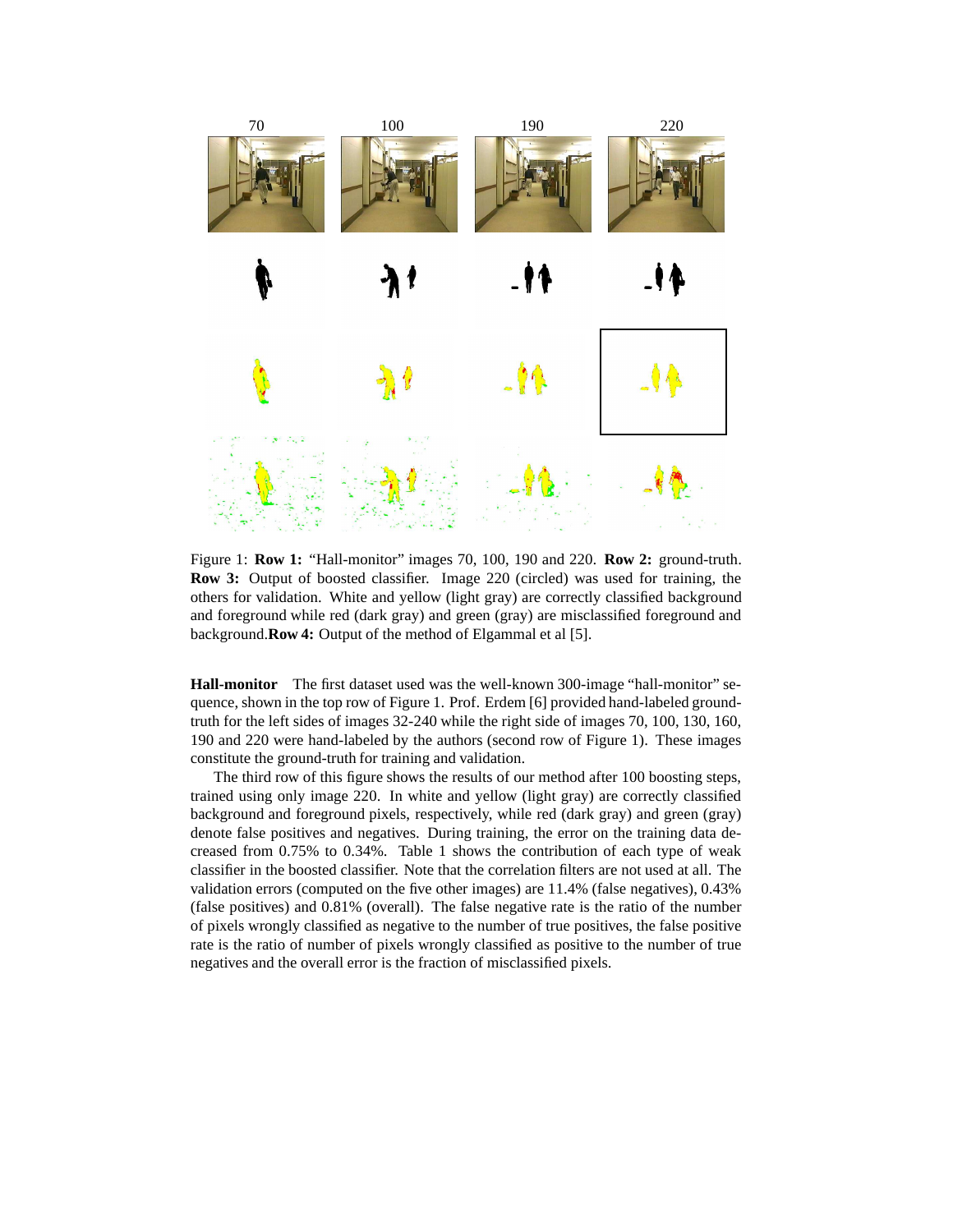| Family         | Kernel |            |     |            | Spatio Temporal |     |    | Corr. | Morph. |
|----------------|--------|------------|-----|------------|-----------------|-----|----|-------|--------|
| Colorspace     | RGB    | <b>HSV</b> | HS  | <b>LOG</b> | RGB             | НS  |    | RGB   |        |
| Number         | 24     |            | 14  | 12         | h               |     |    |       | 20     |
| Weights $(\%)$ | 23.3   | 14.9       | 5.8 | 9.2        | 2.0             | 2.9 | .3 |       | 40.7   |
| Total Num.     |        |            |     |            |                 |     |    |       | 20     |
| T. Wgt. $(%)$  | 53.2   |            |     |            |                 |     |    |       | 40.7   |

Table 1: Contributions of the individual image filter families and colorspaces, in number of weak classifiers and total absolute weight. These values come from the classifier trained on image 220 of the Hall-Monitor sequence.

The results<sup>3</sup> were compared with the unsupervised Kernel-based approach of Elgammal et al. [5] (shown in row 4). The false positive rate using their method was found to be 0.37%, the false negative rate was 15.7% while the overall error was 1.76%. As can be seen, our approach gives foreground segmentation which is much more closer to the ground truth by leveraging the power of a larger arsenal of unsupervised learners.

We found that the choice of the training image influences the performance: if image 70 was used instead of 220 the error values obtained were higher. Specifically we got a false negative rate of 15.7% (vs. 11.4% when training with image 220), a false positive rate of 0.37% (vs. 0.43%) and an overall error rate of 0.93% (vs. 0.81%). This is to be expected however, since image 70 contains much less foreground than image 220.

The ROC curves corresponding to both situations are shown in Figure 3(a). Note that, due to the prevalence of negatives in the data, the error is measured in the left part of the ROC curve. This explains that the error obtained when training with image 220 is lower than that obtained using image 70 while the ROC of the latter is often above that of the former. The validation error tends to decrease with the number of boosting steps as shown in Figure 3(b), which shows that Adaboost does not overfit for this dataset.

In other experiments, using different subsets of five training and one validation image, we found that the validation errors do not change significantly. These results are better than with a single image, but not much better, showing that a single labeled images may suffice to obtain very good results.

**MIT indoor data** This image sequence was taken at the MIT Artificial Intelligence Laboratory and provided by Joshua Migdal [15]. It consists of a person entering the field of view of the camera on the right, walking to the left out of the camera's view. The top row of Figure 3 shows a few images from the sequence. Hand labeled ground truth was provided for frames 115, 120, 125, 130 and 135, four of which have been shown in the second row of Figure 3. These images constitute the ground-truth for training and validation. The third row of this figure shows the results of our method after 50 boosting steps, trained using images 115, 120, 125 and 130. We found that the validation error did not decrease by increasing the number of boosting steps. In white and yellow (light gray) are correctly classified background and foreground pixels, respectively, while red (dark gray) and green (gray) denote false positives and negatives. The validation error

<sup>&</sup>lt;sup>3</sup>We experimented extensively with the  $\sigma$  parameter of Eq. (5) and with the " $\alpha$ " parameters We may ask the authors of [5] whether better results can be obtained.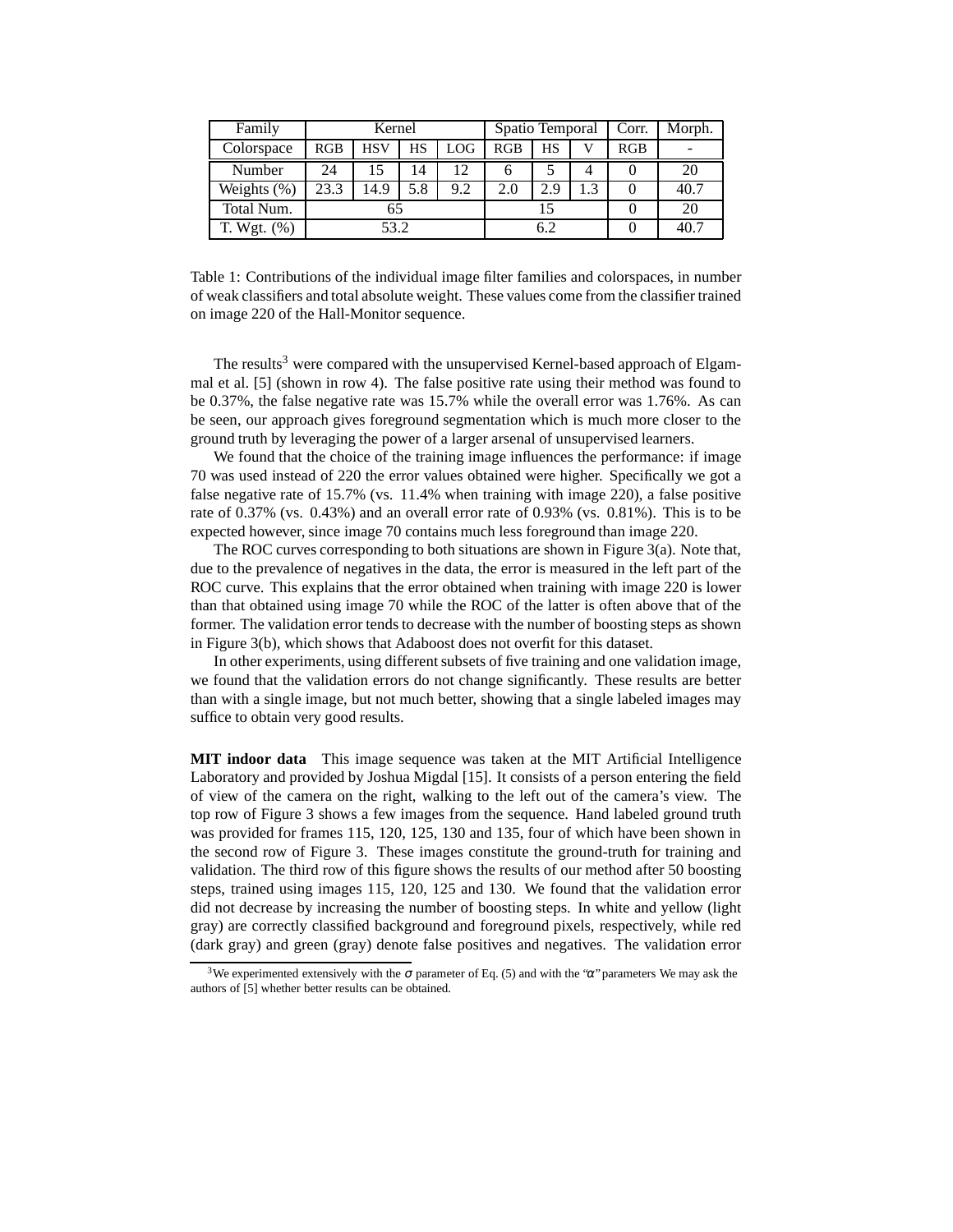

Figure 2: (a) ROC curves corresponding to training images 70 (red dash-dotted curve) and 220 (blue solid line). (b) Validation error as a function of number of boosting steps corresponding to training images 70 (red dash-dotted curve) and 220 (blue solid line).



Figure 3: **Row 1:** MIT Indoor images 115,120,125 and 135. **Row 2:** ground-truth. **Row 3:** Output of boosted classifier. Validation uses image 135, training, image 115, 120, 125 and 130 (circled).

computed on the test image was 0.9% (false positives), 5% (false negatives) and 1.1% (overall).

# **4 Conclusions**

In this paper, we presented an approach based on supervised learning to generate foreground segmentation for video sequences with much less labor than hand-labeling and much higher accuracy than fully automatic methods. It would be interesting to compare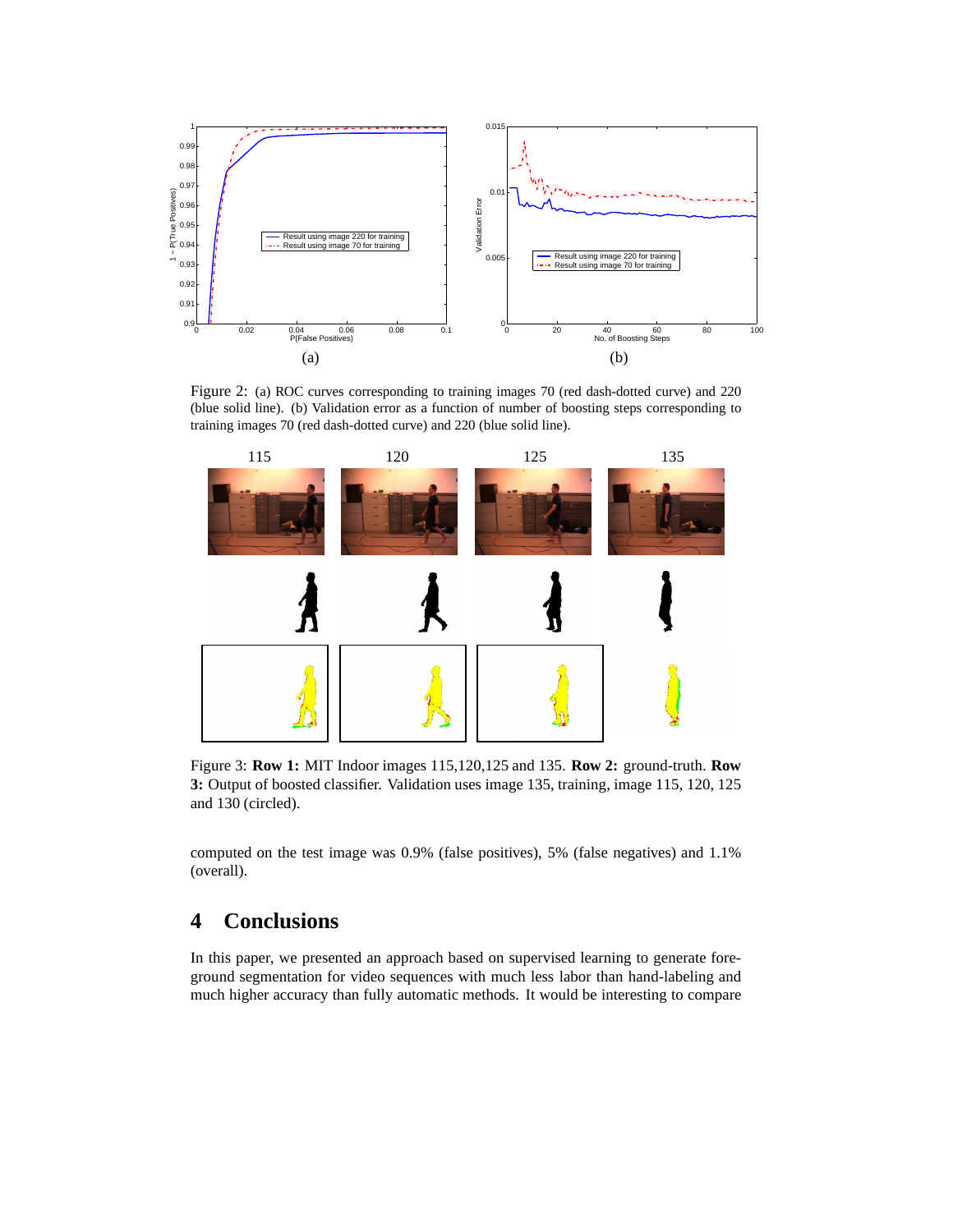the error of our method with the variability of manually segmented "ground truth", as suggested by Unnikrishnan and Hebert [22].

Our objective is, in the future, to improve the quality and further reduce the user's burden. We believe this is possible by using different image filters as base classifiers, for example, more advanced morphological operators and spatio-temporal operators. Since Adaboost accepts any type of image filter, these extensions can easily be integrated in the proposed framework. If this objective is achieved, the difficulty of obtaining ground-truth for whole sequences would be immensely reduced, with the following benefits:

- Quantitative evaluation of unsupervised background subtraction methods, as done in [6], would be possible with very little extra labor.
- Methods relying on segmented background could be quantitatively evaluated independently of any given background subtraction method; again, this would benefit the development of such methods.
- The availability of large amounts of segmentation data enables new approaches to background subtraction. Research in that area, constrained by the lack of groundtruth data, resulted in methods that essentially solve a single-class learning problem. We hope the data resulting from our method will induce researchers to address background subtraction with tools of supervised learning.

### **References**

- [1] H. Adams, S. Singh, and D. Strelow. An empirical comparison of methods for image-base motion estimation. In *IROS*, Lausanne, Switzerland, 2002.
- [2] A. Agarwala, A. Hertzmann, D. H. Salesin, and S. M. Seitz. Keyframe-based tracking for rotoscoping and animation. *ACM Trans. Graph.*, 23(3):584–591, 2004.
- [3] P. Black, T. Ellis, and P. Rosin. A novel method for video tracking performance evaluation. *IEEE Int. Workshop on Visual Surveillance and Performance Evaluation of Tracking and Surveillance (VS-PETS)*, pages 125–132, 2003.
- [4] John W. Eaton. *GNU Octave Manual*. Network Theory Limited, 2002.
- [5] A. Elgammal, R. Duraiswami, D. Harwood, and L. S. Davis. Background and foreground modeling using nonparametric kernel density estimation for visual surveillance. *proc. of the IEEE*, 90(7):1151–1163, 2002.
- [6] C. E. Erdem, A. M. Tekalp, and B. Sankur. Metrics for performance evaluation of video object segmentation and tracking without ground-truth. In *IEEE Intl. Conf. on Image Processing (ICIP)*, 2001.
- [7] R. Fisher, J. Santos-Victor, and J. Crowley. CAVIAR: Context aware vision using image-based active recognition. http://homepages.inf.ed.ac.uk/rbf/CAVIAR/, 2003. EC IST project IST 2001 37540.
- [8] A. Fitzgibbon, Y. Wexler, and A. Zisserman. Image-based rendering using imagebased priors. In *Proceedings of the International Conference on Computer Vision*, October 2003.